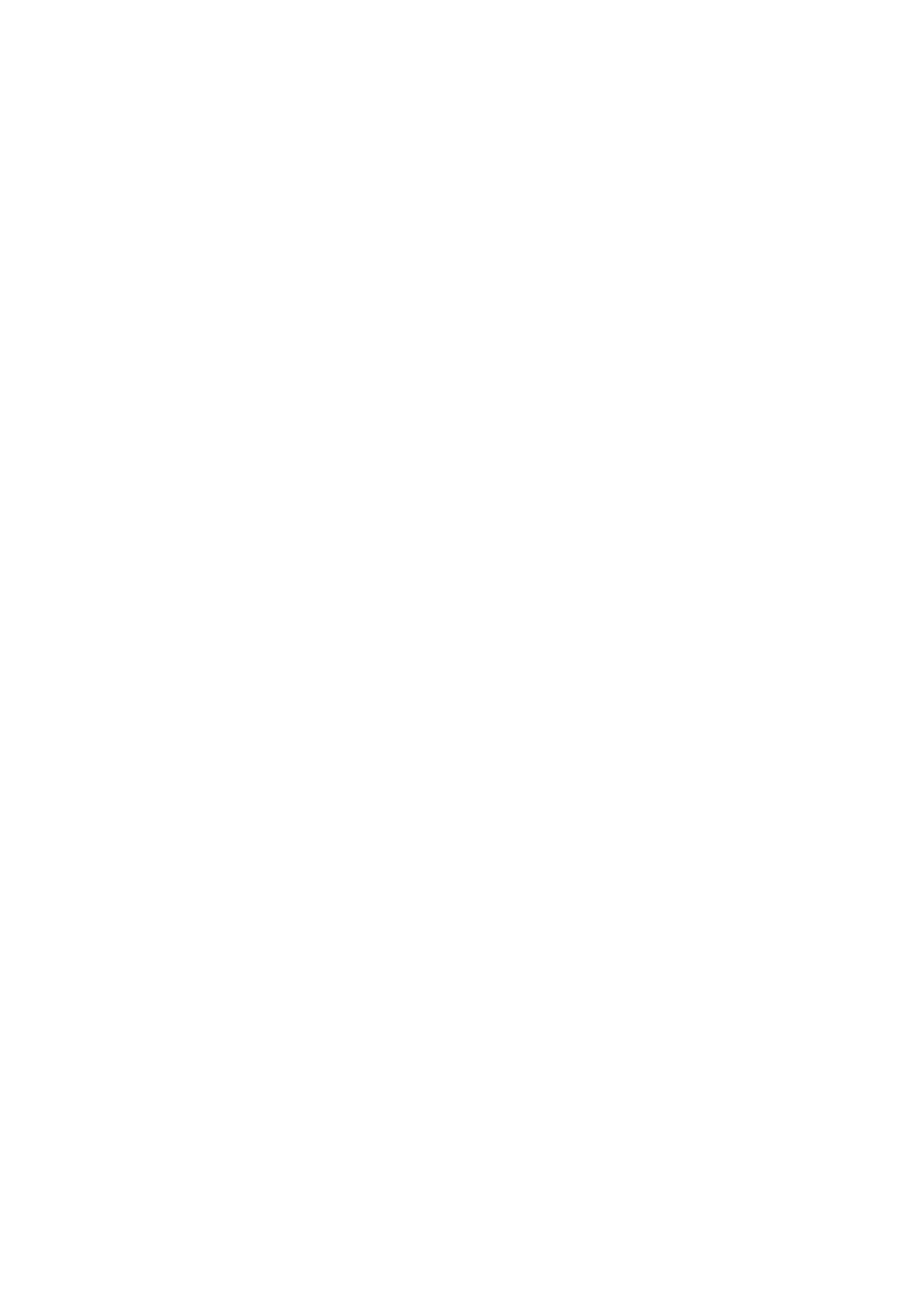# **1 Apologies**

Resolution number IMSB/2016/1

MOVED by P Clark, seconded by G Wilcox:

That the Independent Māori Statutory Board:

a) accept the apology from J Tamihere, J Smith for absence.

### **2 Declaration of Interest**

There were no declarations of interest.

### **3 Confirmation of Minutes**

Resolution number IMSB/2016/2

MOVED by G Wilcox, seconded by L Ngamane:

That the Independent Māori Statutory Board:

a) confirm the ordinary minutes of its meeting, held on Monday, 2 November 2015, including the confidential section, as a true and correct record.

# **CARRIED**

**CARRIED**

### **4 Extraordinary Business**

There was no extraordinary business.

### **5 Financial Report to 31 October 2015**

Resolution number IMSB/2016/3 MOVED by G Wilcox, seconded by P Clark: That the Independent Māori Statutory Board:

a) receives this Financial Report to 31 October 2015.

#### **CARRIED**

### **6 Financial Report to 30 November 2015**

Resolution number IMSB/2016/4

MOVED by G Wilcox, seconded by P Clark:

That the Independent Māori Statutory Board:

a) receives this Financial Report to 30 November 2015.

### **CARRIED**

# **7 Financial Report to 31 December 2015**

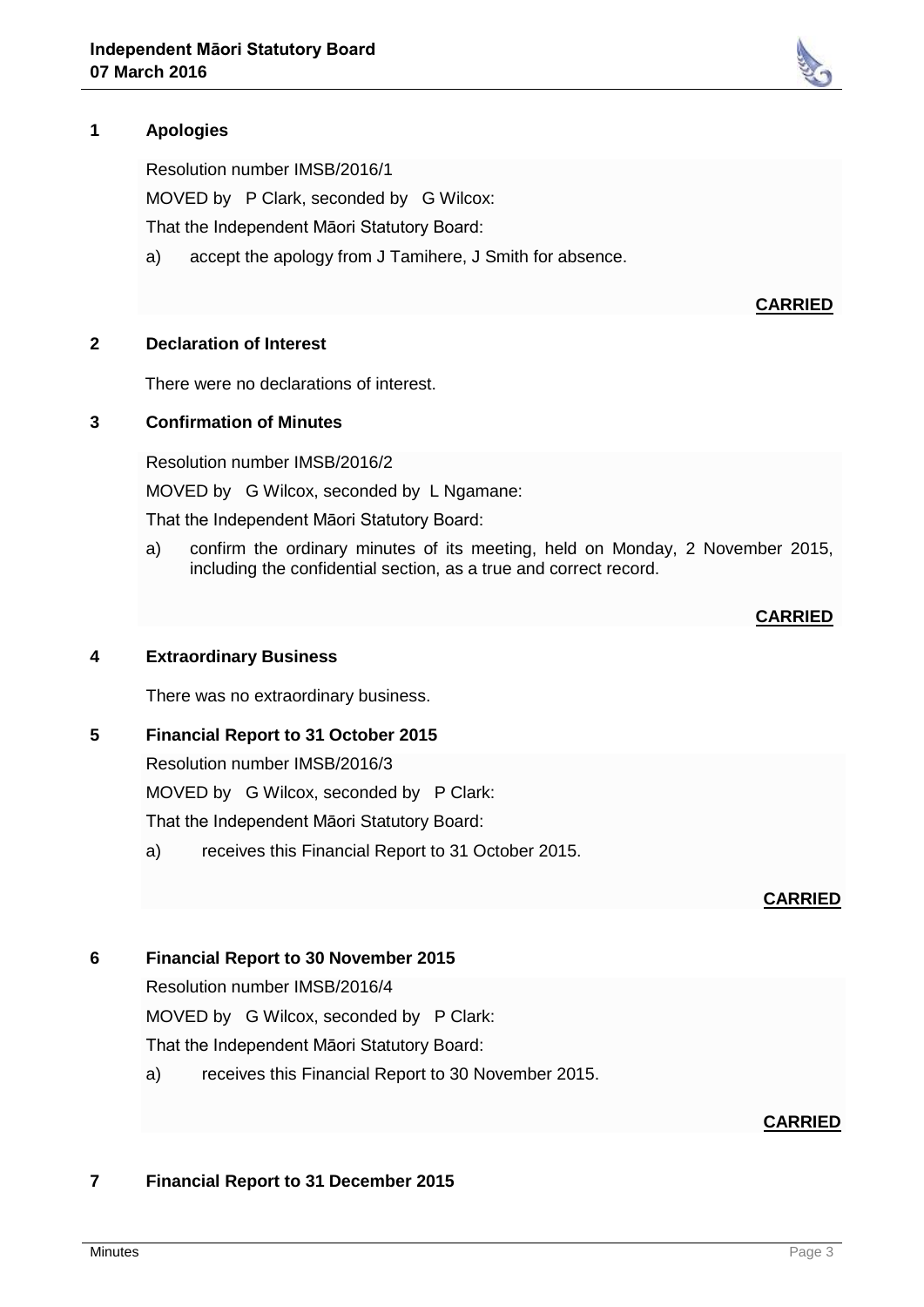Resolution number IMSB/2016/5 MOVED by G Wilcox, seconded by P Clark: That the Independent Māori Statutory Board:

- a) receives this Financial Report to 31 December 2015.
- **8 Financial Report to 31 January 2016**

Resolution number IMSB/2016/6

MOVED by G Wilcox, seconded by P Clark:

That the Independent Māori Statutory Board:

a) receives this Financial Report to 31 January 2016.

# **9 Board Priorities Progress Report March 2016**

Resolution number IMSB/2016/7

MOVED by K MacDonald, seconded by L Ngamane:

That the Independent Māori Statutory Board:

a) receive the Board Priorities Progress Report March 2016.

# **10 Marae Development Update Report**

Resolution number IMSB/2016/8

MOVED by L Ngamane, seconded by P Clark:

That the Independent Māori Statutory Board:

- a) receive the Marae Development Update Report.
- b) notes that an effective approach to marae development requires a long-term strategic view of at least 10 years to optimise Auckland Council's investment and to measure and evaluate effectiveness.

**CARRIED**

# **11 Maori and Regional Planning and Development**

Resolution number IMSB/2016/9

MOVED by G Wilcox, seconded by P Clark:

That the Independent Māori Statutory Board:

a) receive the Māori and Regional Planning and Development report.

# **CARRIED**



# **CARRIED**

**CARRIED**

**CARRIED**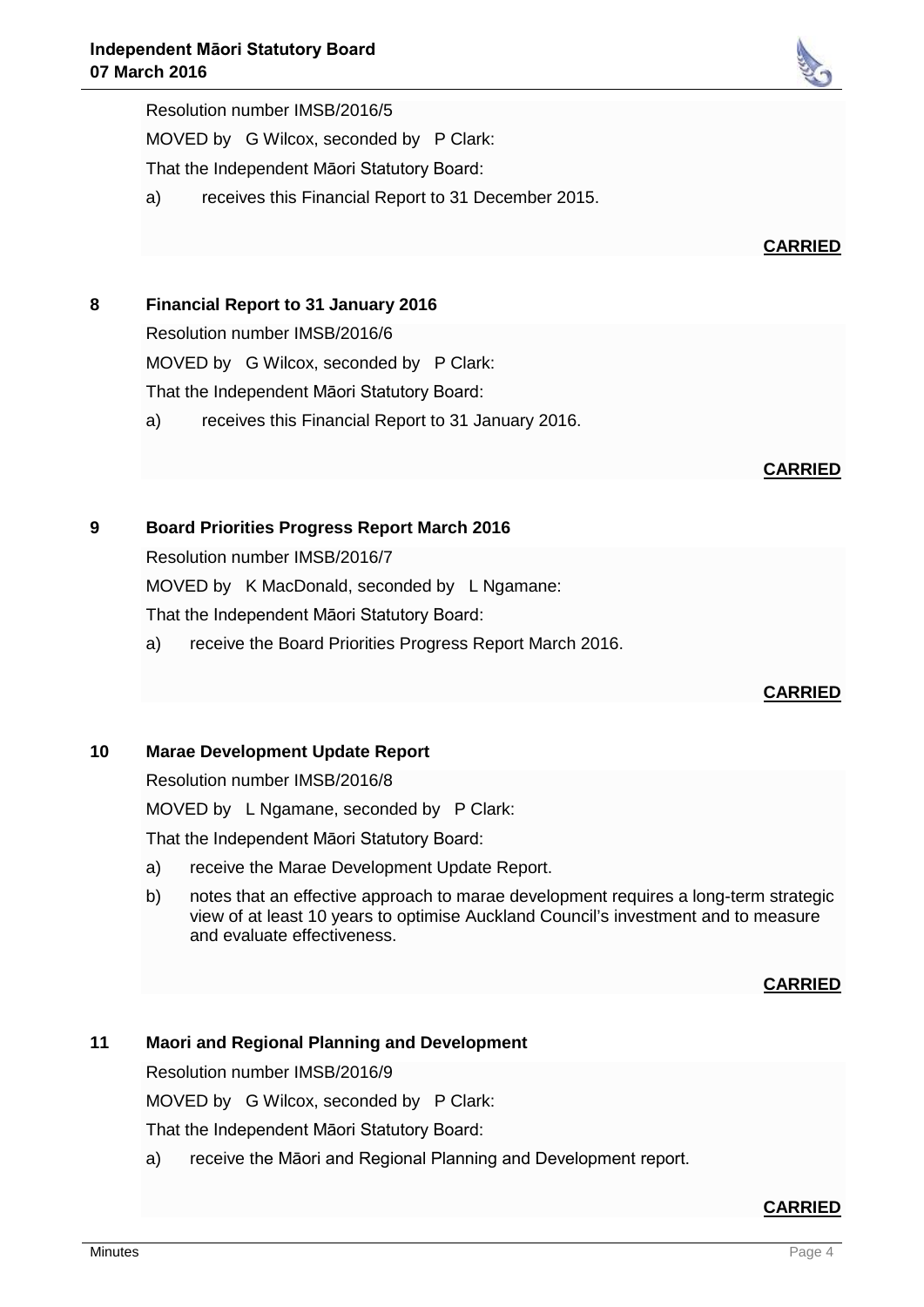### **12 The Maori Report 2016**

Resolution number IMSB/2016/10

MOVED by K MacDonald, seconded by L Ngamane:

That the Independent Māori Statutory Board:

- a) receive this report on the Māori Report 2016.
- b) agree that the Chairman have the delegation to approve the submission of the reporting framework.

### **CARRIED**

### **13 Maori Economic Development Update**

Resolution number IMSB/2016/11

MOVED by P Clark, seconded by K Wilson:

That the Independent Māori Statutory Board:

a) receive the Maori Economic Development Update report.

### **CARRIED**

The chair with the consent of the meeting agreed to bring item 15 forward at this point.

### **15 Procedural motion to exclude the public**

Resolution number IMSB/2016/12

MOVED by L Ngamane, seconded by G Wilcox:

That the Independent Māori Statutory Board:

a) exclude the public from the following part(s) of the proceedings of this meeting.

The general subject of each matter to be considered while the public is excluded, the reason for passing this resolution in relation to each matter, and the specific grounds under section 48(1) of the Local Government Official Information and Meetings Act 1987 for the passing of this resolution follows.

This resolution is made in reliance on section 48(1)(a) of the Local Government Official Information and Meetings Act 1987 and the particular interest or interests protected by section 6 or section 7 of that Act which would be prejudiced by the holding of the whole or relevant part of the proceedings of the meeting in public, as follows:

| Reason for passing this resolution                                                                                                                      | Particular interest(s) protected                                                                                                                                                  | Ground(s) under section 48(1) for                                                       |
|---------------------------------------------------------------------------------------------------------------------------------------------------------|-----------------------------------------------------------------------------------------------------------------------------------------------------------------------------------|-----------------------------------------------------------------------------------------|
| in relation to each matter                                                                                                                              | (where applicable)                                                                                                                                                                | the passing of this resolution                                                          |
| The public conduct of the part of<br>the meeting would be likely to result<br>in the disclosure of information for<br>which good reason for withholding | $s7(2)(f)(i)$ – The free and frank<br>expression of opinions by or<br>between or to members of officers<br>or employees of any local authority,<br>or any persons to whom section | s48(1)(a)<br>The public conduct of the part of<br>the meeting would be likely to result |

#### **C1 Draft Funding Agreement: 2016 - 2017**

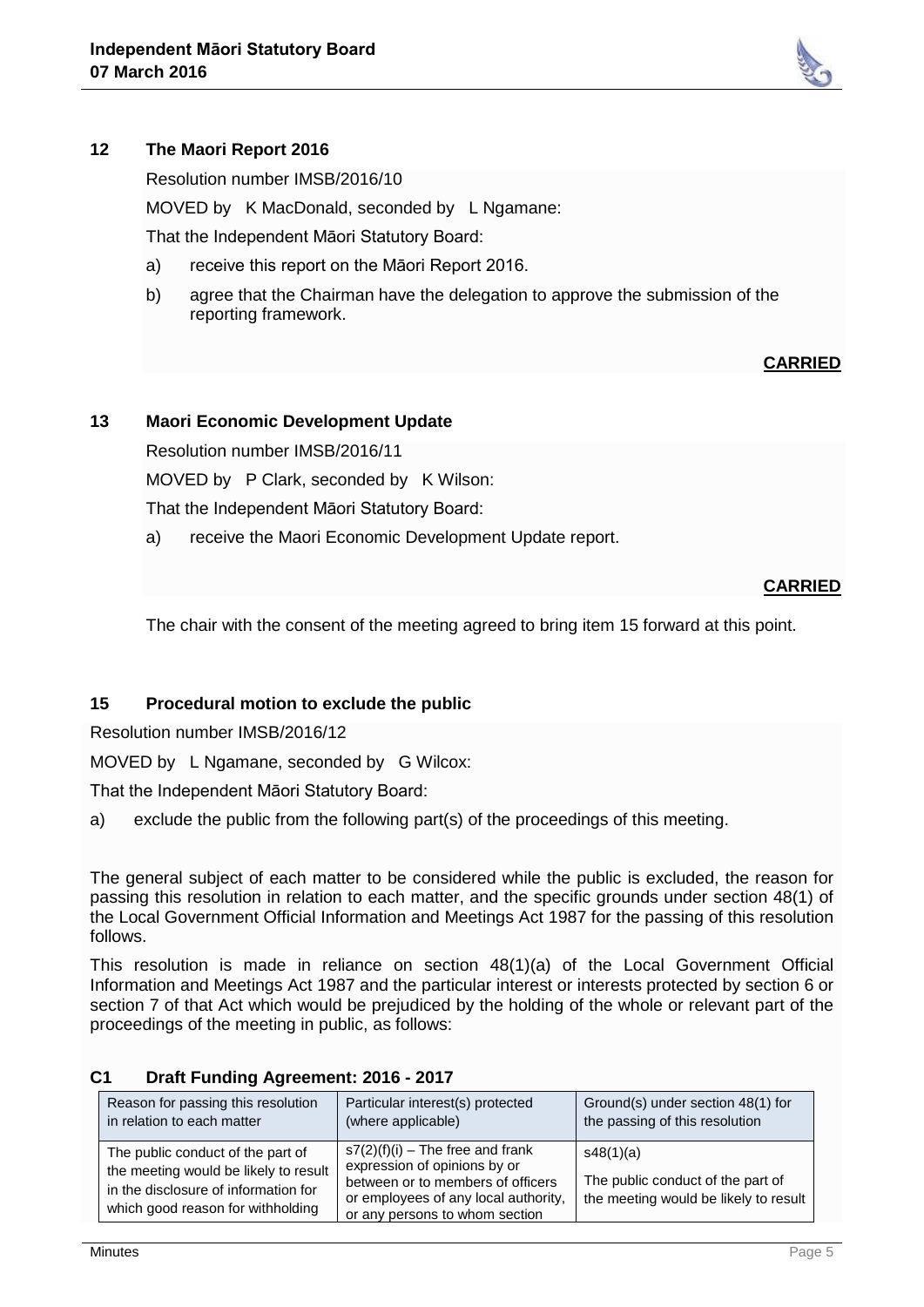

| exists under section 7. | 2(5) of this act applies, in the | in the disclosure of information for |
|-------------------------|----------------------------------|--------------------------------------|
|                         | course of their duty.            | which good reason for withholding    |
|                         |                                  | exists under section 7.              |
|                         |                                  |                                      |

### **C2 Council Committee Verbal Report Back**

| Reason for passing this resolution                                                                                                                                                       | Particular interest(s) protected                                                                                                                                                                                                                                                                                                                                                                                                                | Ground(s) under section 48(1) for                                                                                                                                                                     |
|------------------------------------------------------------------------------------------------------------------------------------------------------------------------------------------|-------------------------------------------------------------------------------------------------------------------------------------------------------------------------------------------------------------------------------------------------------------------------------------------------------------------------------------------------------------------------------------------------------------------------------------------------|-------------------------------------------------------------------------------------------------------------------------------------------------------------------------------------------------------|
| in relation to each matter                                                                                                                                                               | (where applicable)                                                                                                                                                                                                                                                                                                                                                                                                                              | the passing of this resolution                                                                                                                                                                        |
| The public conduct of the part of<br>the meeting would be likely to result<br>in the disclosure of information for<br>which good reason for withholding<br>exists under section 6 and 7. | s6(b) - The making available of the<br>information would be likely to<br>endanger the safety of a person.<br>In particular, the report contains.<br>$s7(2)(f)(ii)$ - The withholding of the<br>information is necessary to<br>maintain the effective conduct of<br>public affairs through the protection<br>of such members, officers,<br>employees and persons from<br>improper pressure or harassment.<br>In particular, the report contains. | s48(1)(a)<br>The public conduct of the part of<br>the meeting would be likely to result<br>in the disclosure of information for<br>which good reason for withholding<br>exists under section 6 and 7. |

The text of these resolutions is made available to the public who are present at the meeting and form part of the minutes of the meeting.

### **CARRIED**

#### 10.51am The public was excluded.

Resolutions in relation to the confidential items are recorded in the confidential section of these minutes and are not publicly available.

- 11.03am The public was re-admitted.
- Break time 11.10am Presentation from Kauanoe Hoomanawanui on the Hawaiian Burial Council to the board
- 11.35am Presentation

### **14 Presentation by NZIER**

Resolution number IMSB/2016/13

MOVED by G Wilcox, seconded by K MacDonald:

That the Independent Māori Statutory Board:

a) received the presentation from NZIER Chief Executive, Laurence Kubiak, on the second NZIER report.

### **CARRIED**